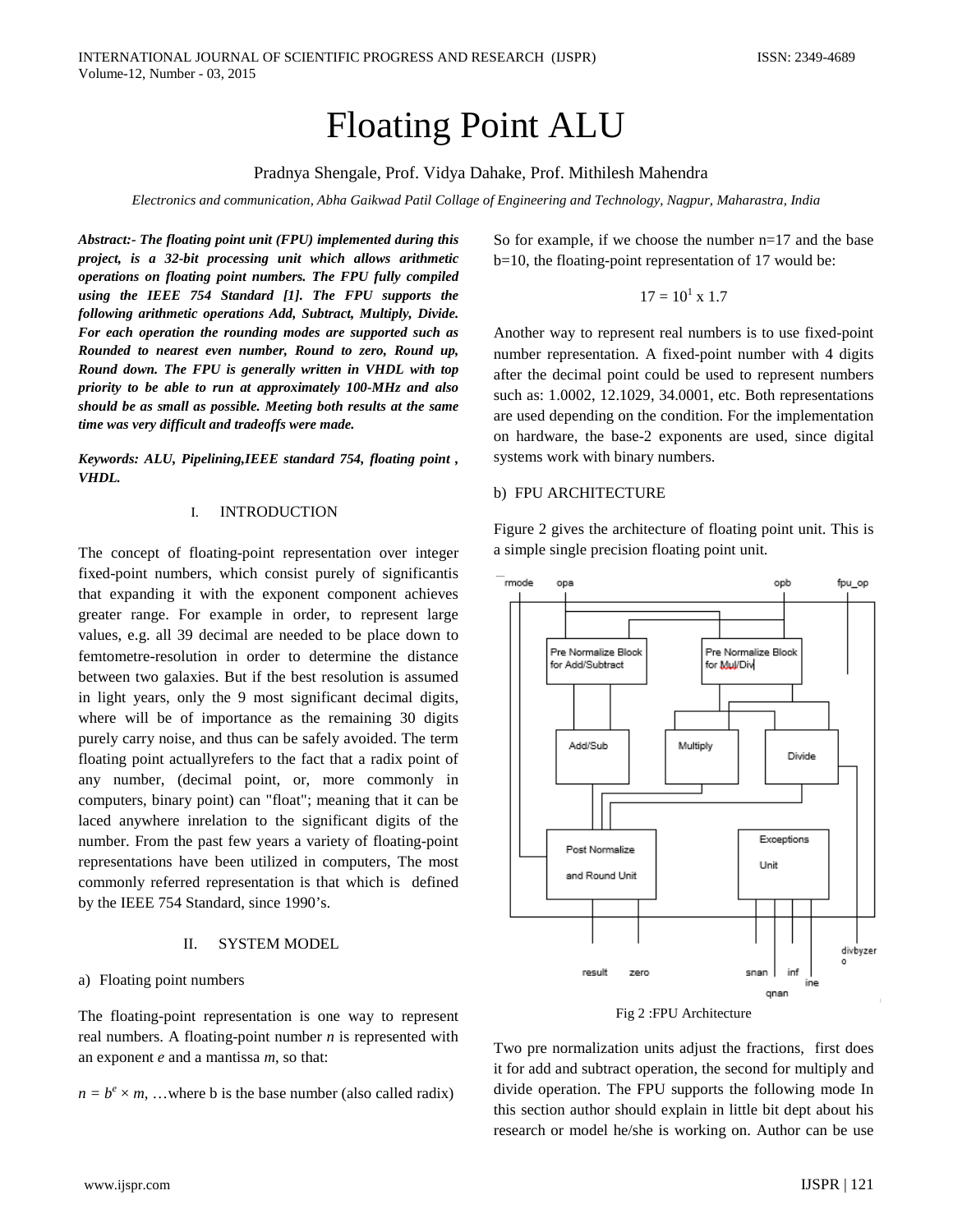suitable diagrams and images with the references mentioned [1] in square brackets from particular resource image or diagram author taken.

## III. PREVIOUS WORK

In recent years, Floating-point numbers are widely adopted in many applications due to its high dynamic range and good robustness against quantization errors, capabilities. Floatingpoint representation is able to retain its resolution and accuracy. IEEE specified standard for floating-point representation is known as IEEE 754 standard. This standard specifies interchange and arithmetic formats and methods for binary and decimal floating-point arithmetic in computer programming environments.[IEEE 754-2008]

The main objective of implementation of floating point operation on reconfigurable hardware is to utilize less chip area with less combinational delay [Karan Gumber et.al, May 2012] which means less latency means faster speed. A parameterizable floating point adder and multiplier implemented using the software language such as Handel-C. Using the Xilinx XCV1000 FPGA, a five stages pipelined multiplier achieved for 28MegaFlops [A. Jaenicke et. Al, 2001]. The hardware used for the parallel 32-bit multiplier is approximately 3 times that of serial.

A single precision floating point multiplier that doesn't support rounding modes can be implemented using a digitserial multiplier [L. Louca et. al, 1996]. The ALU is a basic building block of the central processing unit of a computer or microprocessors, and even the simplest microprocessors contain one for purposes such as maintaining the timers. By using pipelined ALU design, ALU provides a good performance with pipelining concept. ALU execute many instructions simultaneously [Suchita Pare et. al, 20]

| rmode | Rounding Mode         |
|-------|-----------------------|
|       | Round to nearest even |
|       | Round to Zero         |
|       | Round to $+INF$ (UP)  |
|       | Round to -INF (DOWN)  |

In IEEE 754, the IEEE has standardized the computer representation for binary floating-point numbers. Almost all modern machines follows this standard. It is an effort for the computer manufacturers to conform to a common representation and arithmetic convention for floating point data. The standard defines:

Arithmetic formats: binary and decimal floating-point data sets, which contains finite numbers (including signed zeros and subnormal numbers), infinities, and special "not a number" values (NANs).

Interchange formats: encodings (bit strings) that may be utilized to exchange floating-point data in a better and compact form.

Rounding rules: Satisfaction of certain properties requires during arithmetic and conversions to perform rounding of numbers.

Operations: arithmetic and other operations on arithmetic formats Exception handling: indications of conditions like division by zero, overflow, etc.

A 32 bit word is required for the IEEE single precision floating point standard representation requires whose bits may be represented as numbered from 0 to 31, left to right. Figure 1 shows the format of single precision floating point.

| 30<br>31 |        |          | n٥       |  |
|----------|--------|----------|----------|--|
|          | Single | Exponent | Mantissa |  |

Fig 1. Single precision floating point

Sign bit indicate whether the number is positive or negative. If it is '1' then the number is negative and if it is '0' then the number is positive. "Exponent" is of 8 bit which provides the exponent range from E (min) =-126 to E (max) =127. The fractional part of a number is given by the Mantissa which is of 23 bit. The mantissa must not be confused with the significand. The leading "1" in the significand is made implicit.

# IV. PROPOSED METHODOLOGY

The FPU can perform a floating point operation every cycle. It will latch the operation type, rounding mode and operands and deliver a result four cycles later.

The FPU will never generate a SNAN output. The SNAN output is asserted when one of the operands was a signaling NAN (output will be a quiet NAN). When performing a floating point to integer conversion, the output (representing an integer) can take on forms of a NAN or INF, which are purely legal integers.

## 1 ADDITION/ SUBTRACTION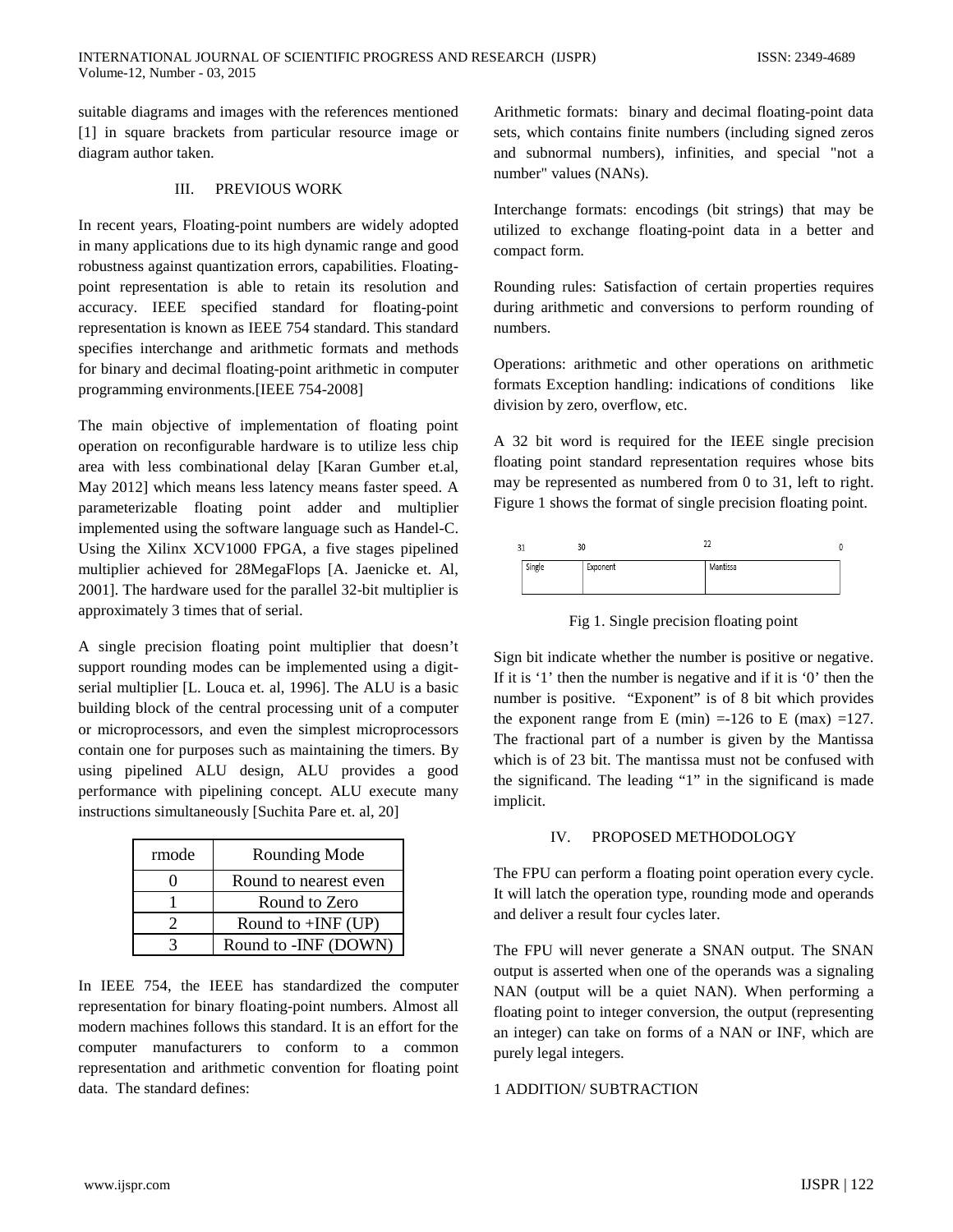While adding the two floating point numbers, two cases may rise.

Case 1: when both the numbers are of same sign i.e. if both the numbers are either +ve or -ve.

In this case MSB of both the numbers are either 1 or 0.

Case II: when both the numbers are of different sign i.e. if one number is +ve and other number is –ve. In this case the MSB of one number is 1 and other is 0.

Case 2:When two numbers have different signs

Take two numbers check the sign of the two numbers. If the Sign of any of the two numbers is different then take the 2's complement of the respective number and then add the two numbers. Following are the algorithm to make addition and subtraction.



Fig.3: Flow chart for Addition /Division

# 2. MULTIPLICATION

Take the two normalized operands. Multiply thesignifcands. Then add the exponents and determine the sign .Normalize mantissa and update exponent. Find exception flags and determine also special values for over flow and underflow. The algorithm used for the multiplication is shown below.



Fig. 4:- Flow chart of single precision multiplication

# 3. .DIVISION

Divide signifcands, subtract exponents, and determine sign.Normalise mantissa and update exponent. Find exception flags and determine also special values for over flow and underflow.

# V. SIMULATION/EXPERIMENTAL RESULTS



Fig a :-Top level entity of proposed single precision FPU